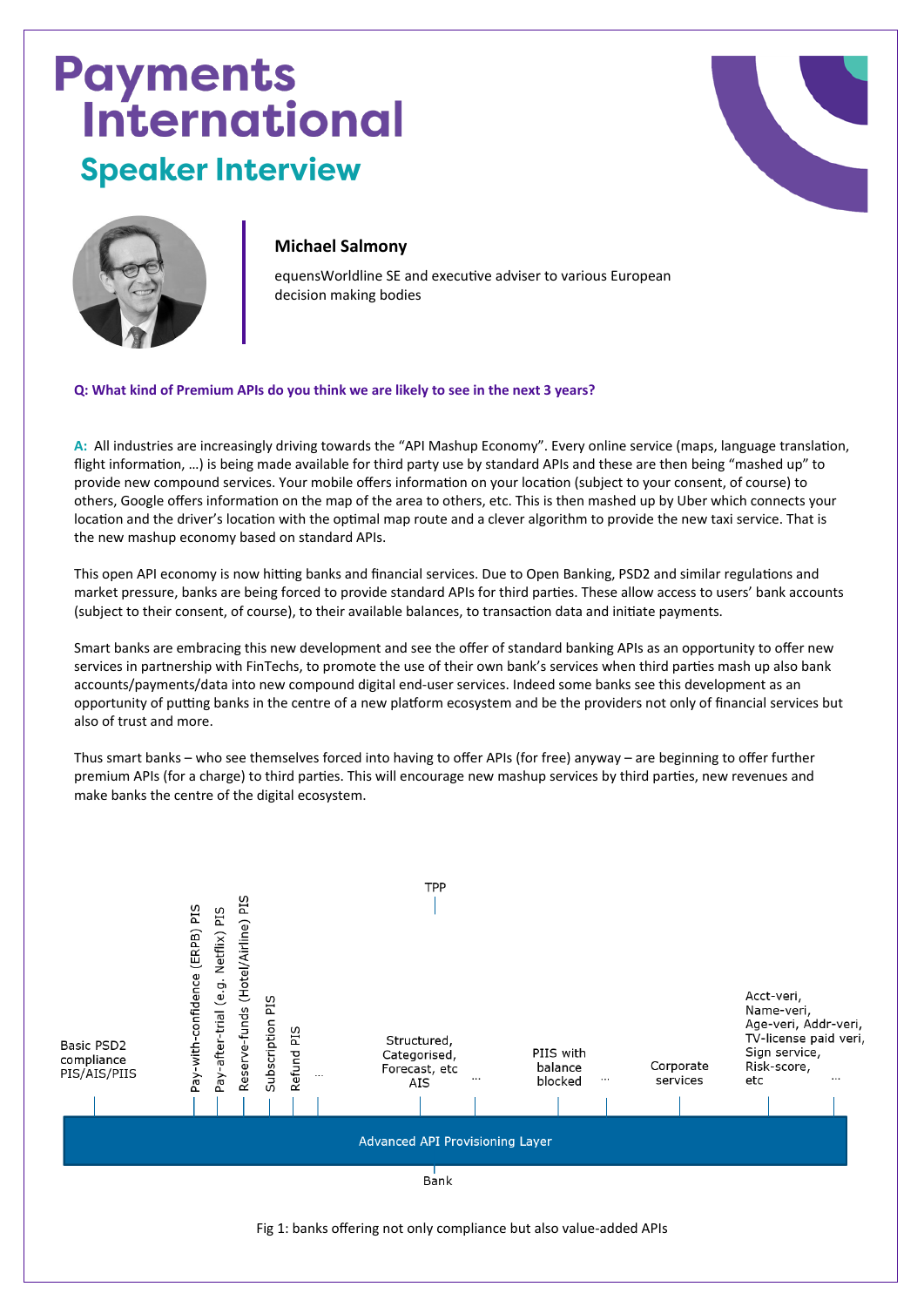The above shows some premium APIs that are currently being considered/implemented. Beyond the basic compliance APIs, the banks offer value-added payment services (e.g. for Netflix-like subscription services), premium transaction data (e.g. categorized, cleaned, as structured XML rather than raw account data), B2B (likely the most valuable services - where the money is!) and identity APIs (e.g. to provide merchants with bank-verified shipping address, proof of age, etc).

## **Q: How do you see digital identity changing the payments landscape?**

**A:** Payments are a hugely profitable, stable, growing business. McKinsey says global payment revenues are growing faster than ever (+11% i.e. much more than typical GDP for years), is now a 2Tr\$ industry and payments contribute 43% to bank revenues. However payment transaction processing fees are under pressure, some indeed tending towards zero, card business is coming under pressure with account-to-account instant payments and more. Thus banks are well advised to find new sources of revenue.

On particularly promising area is bank-based Identity. Currently banks are sitting on a treasure trove of KYC data which it has been very costly to build up – but is now largely used for compliance only. This can be turned into a business where banks offer identity (is it him? Is that his age? Is that his address? etc) for a fee to third parties – under user consent of course.

Also the many silos of identity providers (there are 58 competing identity solutions in Germany alone!) will need to be connected in a more structured, federated way in future. A four-corner model as we know it from payments springs to mind. Here identity information is routed from the user's bank to the relying party's bank across the bank network in a structured, scalable way.



Source: Asquared



Banks have all the assets (KYC data, network, security etc) and can thus position themselves as centres of trust and open new revenue streams. Examples of how this can be done for the benefit of all can be seen in the Nordics (Bank ID) and in Canada (PCTF).

## **Q: What are the obstacles to be overcome for the development of a vibrant API ecosystem?**

**A:** The API mashup economy is alive and well (see first question above). However for a truly scalable, professional API ecosystem it is necessary to set up a scheme. Just putting an API out there and some SCA consent mechanism is not enough. Beyond the technical side, we need to address operational, functional and commercial issues in a structured way. We need to have systems for more automated onboarding of third parties, for more automated dispute handling (and there will be many disputes initially between merchants, banks, TPPs, users – these cannot be resolved only through calls to bank hotlines), joined up fraud management, refund possibilities, branding, governance to develop the system further and develop rules for liability, and more.